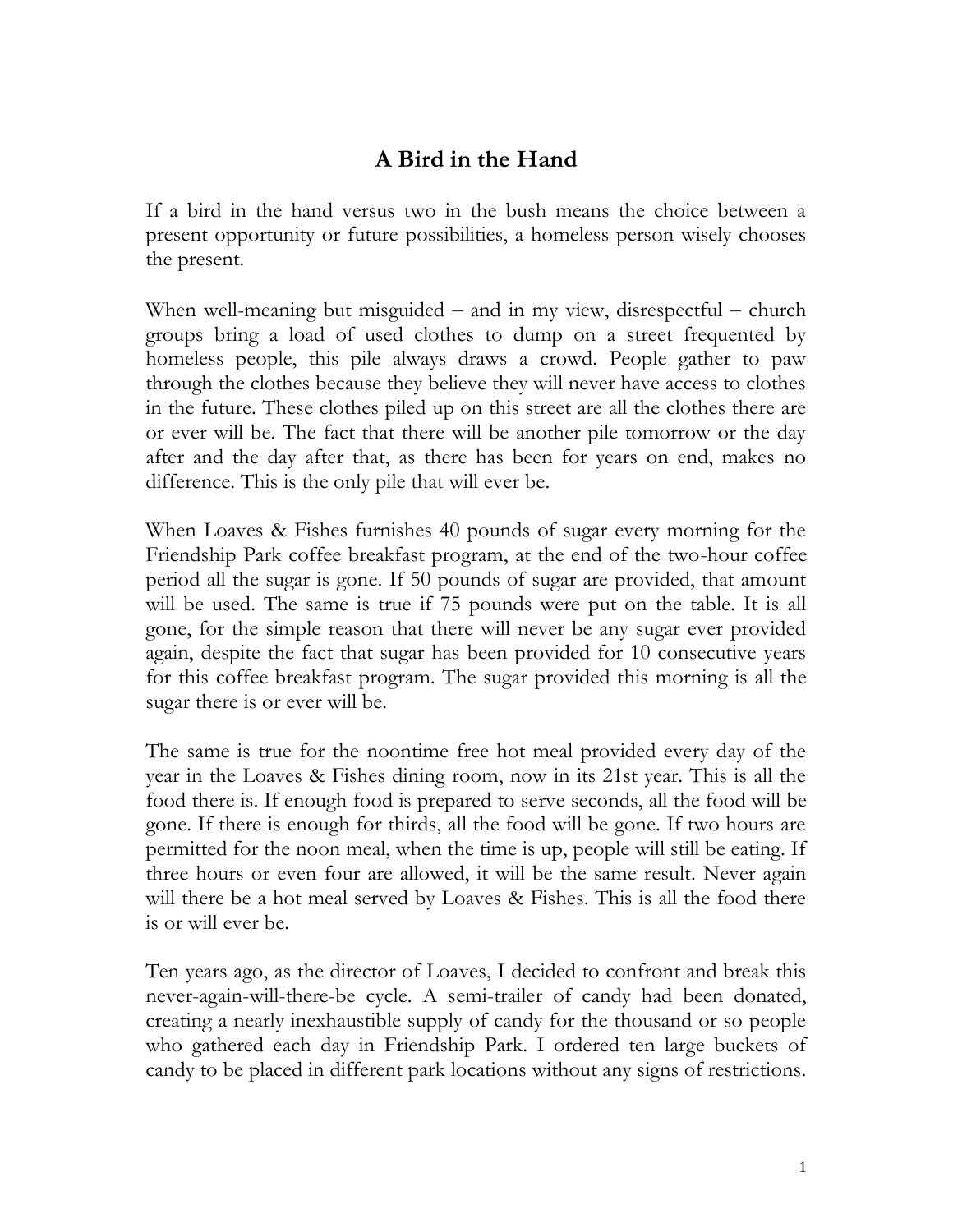People would help themselves. With candy available every day, there would come a point when people would take only what they needed.

Ten large buckets were more than enough candy to satisfy every homeless person who might come to the park that day. Understandably, at first all of the buckets came back empty - and the next day, and the next, the next day, too. Two weeks later, the same story. After two months, I threw in the towel. It made no difference how much candy a group of homeless people could (or could not) eat; whatever the amount of candy provided, that was the amount taken. Again, the simple explanation is that this candy is the only candy there is; there will never be any candy again.

Upon my retirement from Loaves & Fishes, I had occasion to reflect about this homeless state of mind during the course of the pilgrimage I made to Santiago de Compostela in Spain. Beginning in the Pyrenees village of St. Jean Pied de Port, I walked an average of 16 miles a day for 28 days to reach the cathedral that marks the end of the pilgrimage route. Each morning, hopefully by 7 a.m., with an orange or banana in my backpack, I was on the road, walking. I planned to pick up morning coffee and something to eat en route. Rarely did it work the way I had hoped.

The restaurant bar would not be open when I arrived at a village. The guidebook showed another village a few miles further along, but this village had no food services of any kind. I had to push on. It might be noontime before I came upon a place for coffee and food. Or the opposite would happen. After only 30 minutes of walking, I would come to a bar that had just opened for the day, but it was too early for me to stop. I had just begun the day's journey, and sometimes the planned walk for the day would be close to 20 miles. I needed to cover some serious ground while I was still fresh and before the weather got too hot, but above all, I reminded myself, I needed to make the prescribed destination before nightfall. Not a good plan. Noontime would come and go, and I still had not come to a place where I could get coffee or food. After nearly three weeks of this sink-or-swim routine, I learned to think as a homeless person does. Wherever, whenever, or however the coffee-food opportunity presented itself, I chose to stop. I said to myself, this is the only opportunity I will ever have, there will never be another.